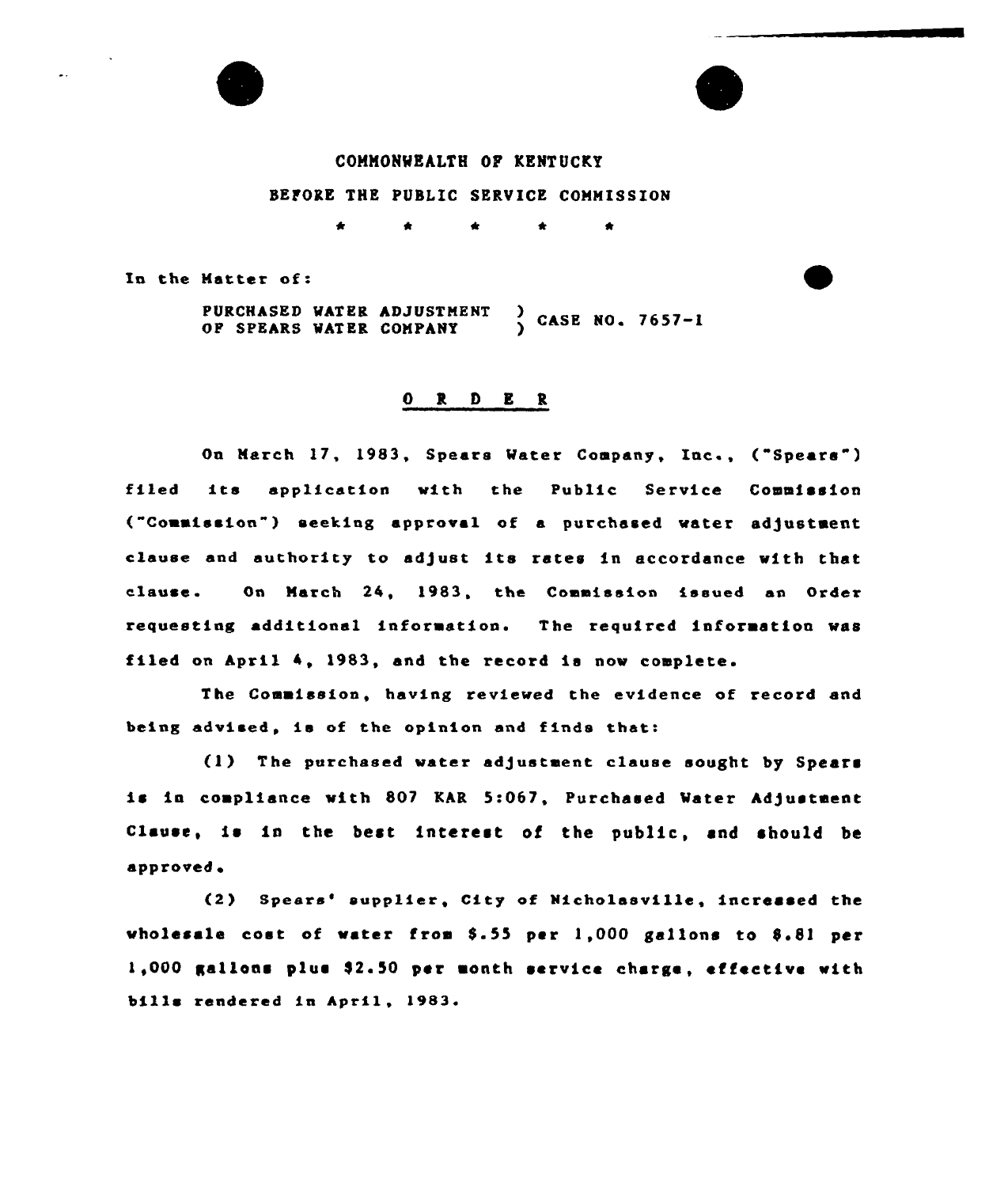(3) The statement of water purchased end sold filed by Spears for the 12-month period ending December 31, 1982, shows that its line loss is approximately 12.55 percent. The calculations made by Spears for its purchased water adjustment are incorrect in that the water purchases were adjusted to allow 15 percent line loss, which is in excess of that actually experienced. Further, Spears did not include the monthly service charge in determining the cost of water at the new rate.

 $\blacktriangle$ 

(4 ) The total alloweble increase in purchased water costs is \$6,519, resulting in a purchased water adjustment of \$.30 per  $1,000$  gallons.

 $(5)$ The financial exhibits filed by Spears indicate that it cannot absorb an increase of this magnitude in the wholesale cost of water

 $(6)$  The purchased water adjustment in the amount of  $$.30$ per 1,000 gallons and the rates in Appendix <sup>A</sup> are fair, just and reasonable end should be approved.

IT IS THEREFORE ORDERED that the purchased water adjustment clause sought by Spears be and it hereby is approved effective on and after the date of this Order.

IT IS FURTHER ORDERED that the purchased water adjustment in the amount of \$.30 per  $1,000$  gallons and the rates in Appendix <sup>A</sup> be and they hereby are approved for service rendered on and after the date of this Order.

IT IS FURTHER ORDERED that for the purpose of future application of the purchased water adjustment clause of Spears, the base rate for purchased water shall be:

 $-2-$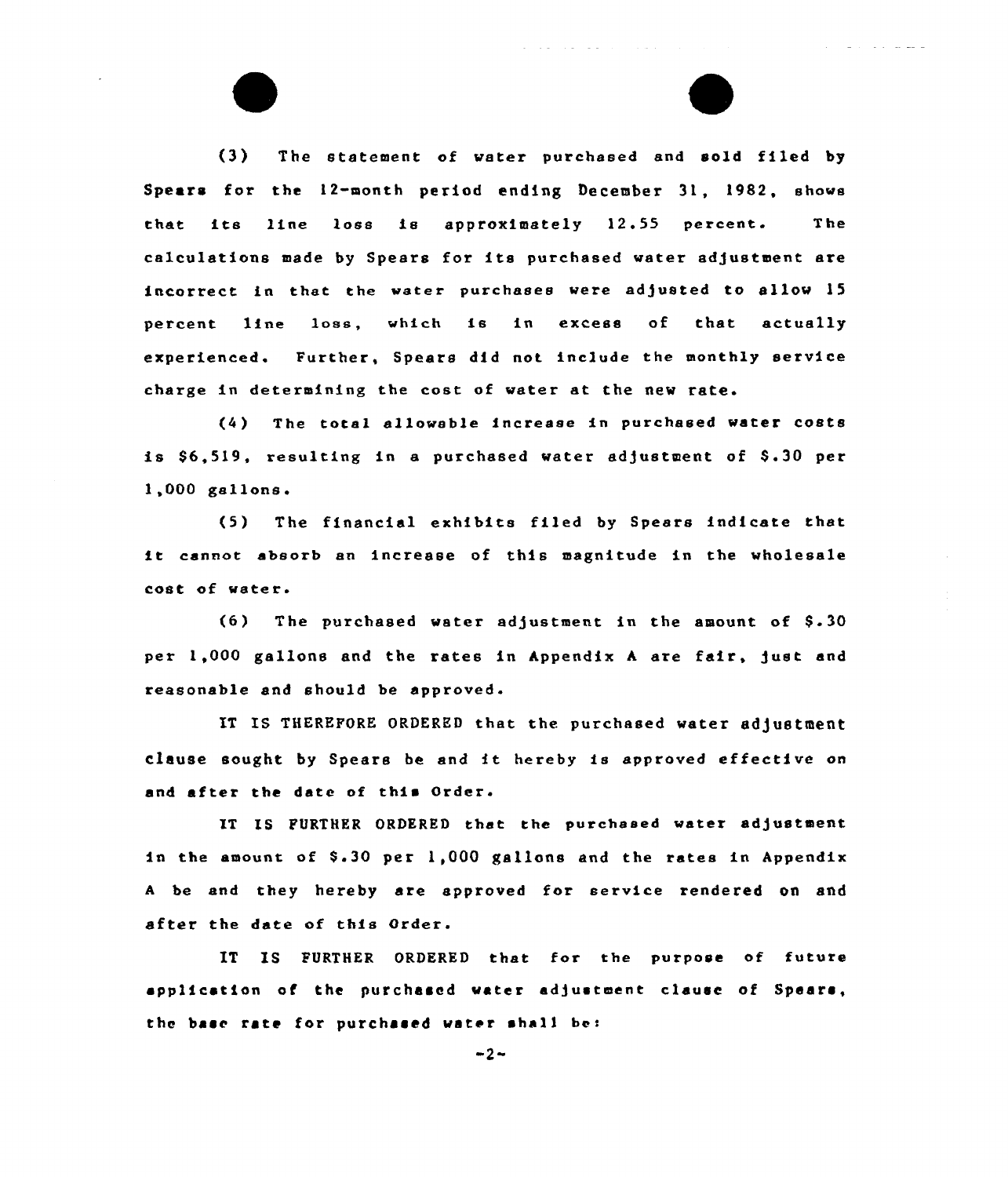# Supplier

Pa te

City of Nicholasville Service charge S2. 50 per month

Mater usage .81 per 1,000 gallons

IT IS FURTHER ORDERED that witkin 30 days of the date of this Order, Spears shall file with the Commission its revised tariff sheets setting out the purchased water adJustment clause and the rates approved herein.

Done at Frankfort, Kentucky, this 21st day of April, 1983.

PUBLIC SERVICE COMMISSION

Chairman

Gandale

Vi'ce Chairman

<u>5 yours</u> Commissic

ATTEST:

Secretary